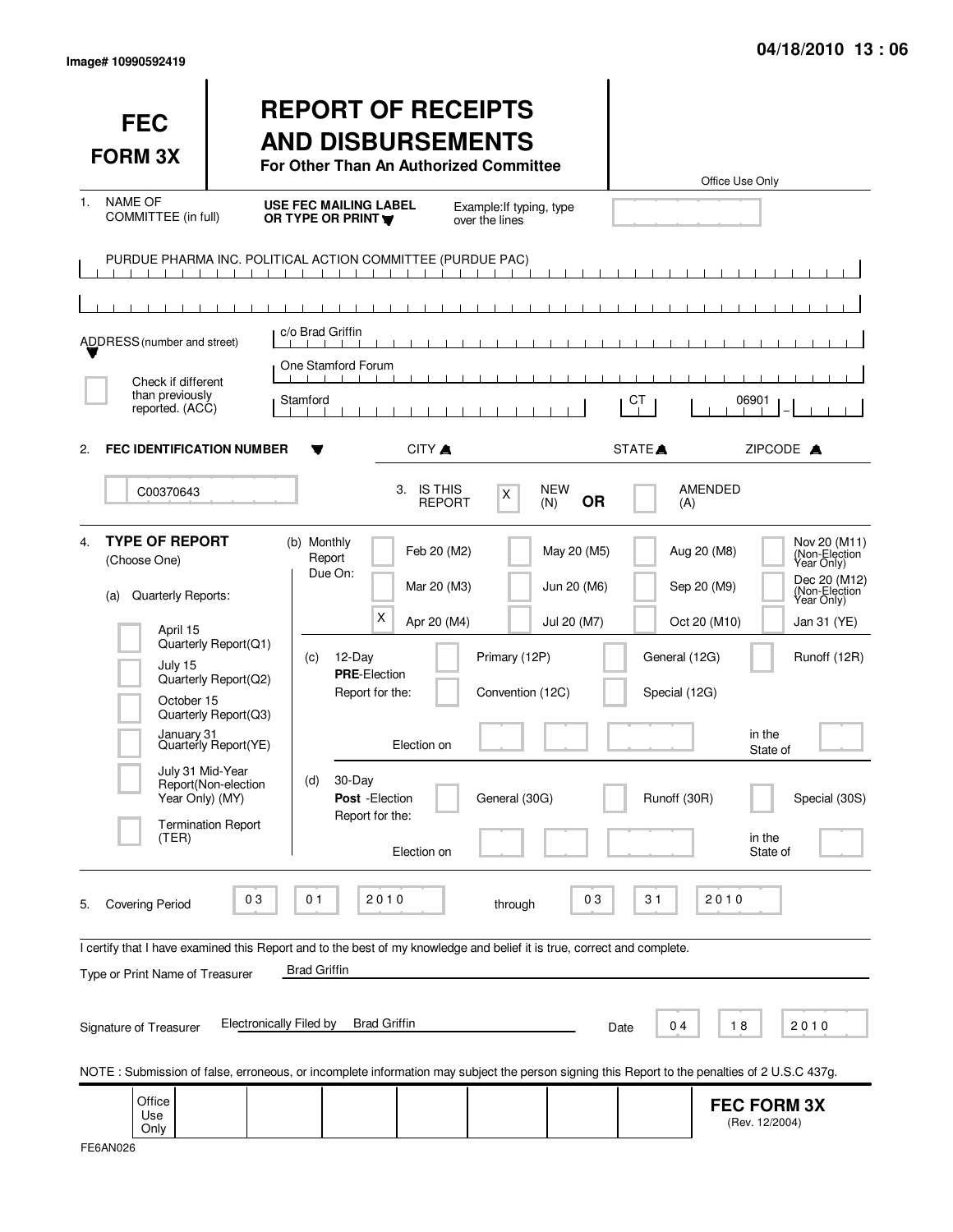**Image# 10990592420**

**SUMMARY PAGE OF RECEIPTS AND DISBURSEMENTS**

FEC **Form 3X** (Rev. 02/2003)

|    | Write or Type Committee Name<br>PURDUE PHARMA INC. POLITICAL ACTION COMMITTEE (PURDUE PAC)             |                                                       |                                                                                                                        |
|----|--------------------------------------------------------------------------------------------------------|-------------------------------------------------------|------------------------------------------------------------------------------------------------------------------------|
|    | M M<br>03<br>Report Covering the Period:<br>From:                                                      | Y Y Y<br>$D^{\prime}D$<br>Y<br>0 <sub>1</sub><br>2010 | $Y$ <sup><math>T</math></sup> $Y$ <sup><math>T</math></sup> $Y$<br>$M^*$ M<br>" D<br>D<br>Y<br>03<br>31<br>2010<br>To: |
|    |                                                                                                        | <b>COLUMN A</b><br><b>This Period</b>                 | <b>COLUMN B</b><br><b>Calendar Year-to-Date</b>                                                                        |
| 6. | Cash on Hand<br>(a)<br>$2010$ $\frac{y}{x}$ $\frac{y}{x}$<br>January 1                                 |                                                       | 11317.25                                                                                                               |
|    | Cash on Hand at<br>(b)<br>Begining of Reporting Period                                                 | 11317.25                                              |                                                                                                                        |
|    | Total Receipts (from Line 19)<br>(C)                                                                   | 15500.00                                              | 15500.00                                                                                                               |
|    | Subtotal (add lines 6(b) and<br>(d)                                                                    |                                                       |                                                                                                                        |
|    | 6(c) for Column A and Lines<br>$6(a)$ and $6(c)$ for Column B)                                         | 26817.25                                              | 26817.25                                                                                                               |
| 7. | Total Disbursements (from Line 31)                                                                     | 1000.00                                               | 1000.00                                                                                                                |
| 8. | Cash on Hand at Close of<br><b>Reporting Period</b><br>(subtract Line 7 from Line 6(d))                | 25817.25                                              | 25817.25                                                                                                               |
| 9. | Debts and Obligations owed<br>ΤO<br>the committee (Itemize all on<br>Schedule C and/or Schedule D)     | 0.00                                                  |                                                                                                                        |
|    | 10. Debts and Obligations owed<br>BY<br>the committee (Itemize all on<br>Schedule C and/or Schedule D) | 0.00                                                  |                                                                                                                        |

 $\boldsymbol{\mathsf{X}}$  This Committee has qualified as a multicandidate committee. (see FEC FORM 1M)

## **For further information contact:**

Federal Election Commission 999 E street, NW Washington, DC 20463

Toll Free 800-424-9530 Local 202-694-1100

FE6AN026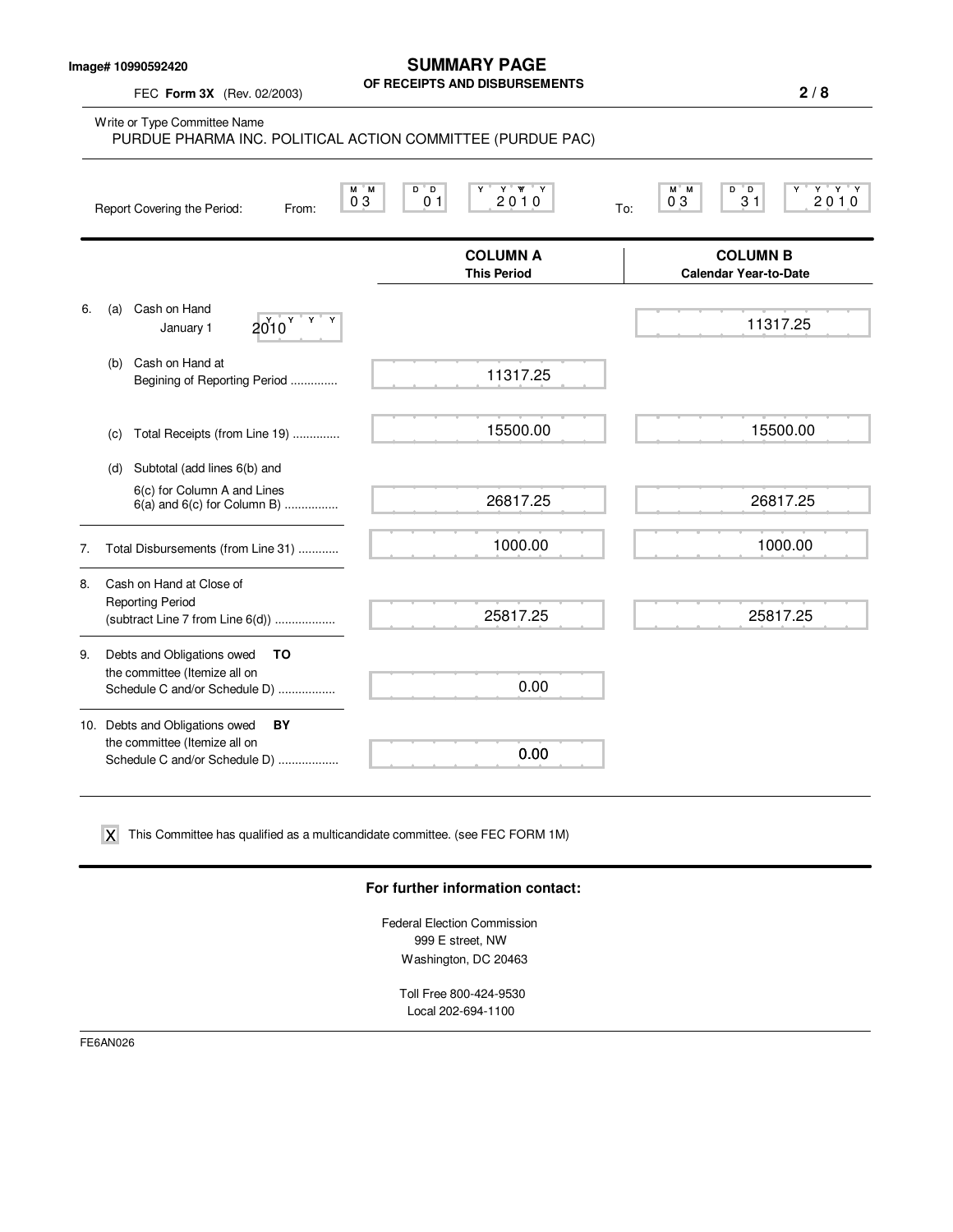|     | Image# 10990592421<br>FEC Form 3X (Rev. 06/2004)                                                                   | <b>DETAILED SUMMARY PAGE</b><br>OF RECEIPTS                        | 3/8                                             |
|-----|--------------------------------------------------------------------------------------------------------------------|--------------------------------------------------------------------|-------------------------------------------------|
|     | Write or Type Committee Name                                                                                       | PURDUE PHARMA INC. POLITICAL ACTION COMMITTEE (PURDUE PAC)         |                                                 |
|     | Report Covering the Period:<br>From:                                                                               | D<br>ΞD.<br>Y W Y<br>М<br>ΓM.<br>Y<br>2010<br>03<br>0 <sub>1</sub> | D<br>D.<br>M M<br>2010<br>31<br>03<br>To:       |
|     | I. Receipts                                                                                                        | <b>COLUMN A</b><br><b>Total This Period</b>                        | <b>COLUMN B</b><br><b>Calendar Year-to-Date</b> |
|     | 11. Contributions (other than loans) From:<br>Individuals/Persons Other<br>(a)<br><b>Than Political Committees</b> | 15500.00                                                           | 15500.00                                        |
|     | (i) Itemized (use Schedule A)                                                                                      | 0.00                                                               | 0.00                                            |
|     | (iii) TOTAL (add<br>Lines $11(a)(i)$ and (ii)                                                                      | 15500.00                                                           | 15500.00                                        |
|     | Political Party Committees<br>(b)<br><b>Other Political Committees</b><br>(c)                                      | 0.00                                                               | 0.00                                            |
|     | <b>Total Contributions (add Lines</b><br>(d)                                                                       | 0.00                                                               | 0.00                                            |
|     | $11(a)(iii),(b)$ and $(c)$ ) (Carry<br>Totals to Line 33, page 5)                                                  | 15500.00<br>▶                                                      | 15500.00                                        |
|     | 12. Transfers From Affiliated/Other                                                                                | 0.00                                                               | 0.00                                            |
|     |                                                                                                                    | 0.00                                                               | 0.00                                            |
|     | 14. Loan Repayments Received<br>15. Offsets To Operating Expenditures                                              | 0.00                                                               | 0.00                                            |
|     | (Refunds, Rebates, etc.)<br>(Carry Totals to Line 37, page 5)<br>16. Refunds of Contributions Made                 | 0.00                                                               | 0.00                                            |
|     | to Federal candidates and Other                                                                                    | 0.00                                                               | 0.00                                            |
|     | 17. Other Federal Receipts                                                                                         | 0.00                                                               | 0.00                                            |
| 18. | Transfers from Non-Federal and Levin Funds<br>(a) Non-Federal Account                                              |                                                                    |                                                 |
|     | (from Schedule H3)                                                                                                 | 0.00<br>0.00                                                       | 0.00<br>0.00                                    |
|     | (b) Levin Funds (from Schedule H5)                                                                                 |                                                                    |                                                 |

(c) Total Transfer (add 18(a) and 18(b)).

19. Total Receipts (add Lines 11(d), 12, 13, 14, 15, 16, 17, and 18(c)) ..............

20. Total Federal Receipts (subtract Line 18(c) from Line 19) .............

0.00 0.00

15500.00

15500.00

15500.00

0.00

15500.00

FE6AN026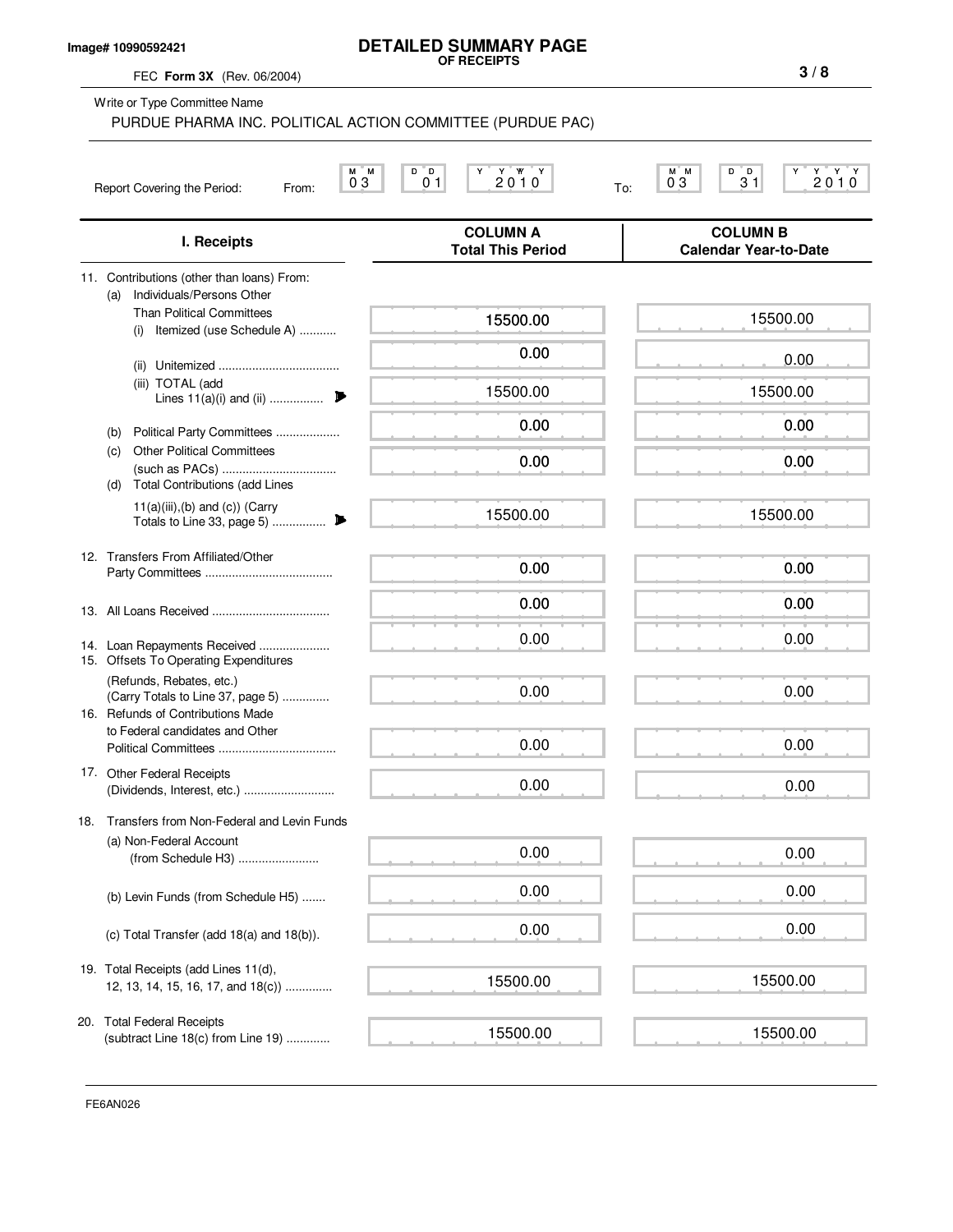## **Image# 10990592422**

## **DETAILED SUMMARY PAGE**

of Disbursements

| FEC Form 3X (Rev. 02/2003) |                                                                                          | ບເ ມາຈນພາຈອເເເອເແຈ                          | 4/8                                             |
|----------------------------|------------------------------------------------------------------------------------------|---------------------------------------------|-------------------------------------------------|
|                            | <b>II. DISBURSEMENTS</b>                                                                 | <b>COLUMN A</b><br><b>Total This Period</b> | <b>COLUMN B</b><br><b>Calendar Year-to-Date</b> |
|                            | 21. Operating Expenditures:                                                              |                                             |                                                 |
|                            | Shared Federal/Non-Federal<br>(a)<br>Activity (from Schedule H4)                         | 0.00                                        | 0.00                                            |
|                            |                                                                                          |                                             |                                                 |
|                            | Non-Federal Share<br>(ii)                                                                | 0.00                                        | 0.00                                            |
|                            | <b>Other Federal Operating</b><br>(b)                                                    | 0.00                                        | 0.00                                            |
|                            | <b>Total Operating Expenditures</b><br>(c)<br>(add 21(a)(i), (a)(ii) and (b))            | 0.00                                        | 0.00                                            |
|                            | 22. Transfers to Affiliated/Other Party                                                  |                                             |                                                 |
|                            |                                                                                          | 0.00                                        | 0.00                                            |
|                            | 23. Contributions to<br>Federal Candidates/Committees<br>and Other Political Committees  | 1000.00                                     | 1000.00                                         |
|                            | 24. Independent Expenditure                                                              | 0.00                                        | 0.00                                            |
|                            | 25. Coordinated Expenditures Made by Party                                               |                                             |                                                 |
|                            |                                                                                          | 0.00                                        | 0.00                                            |
|                            | 26. Loan Repayments Made                                                                 | 0.00                                        | 0.00                                            |
|                            |                                                                                          | 0.00                                        | 0.00                                            |
|                            | 28. Refunds of Contributions To:<br>Individuals/Persons Other<br>(a)                     |                                             |                                                 |
|                            | Than Political Committees                                                                | 0.00                                        | 0.00                                            |
|                            | (b) Political Party Committees                                                           | 0.00                                        | 0.00                                            |
|                            | <b>Other Political Committees</b><br>(C)                                                 | 0.00                                        | 0.00                                            |
|                            | <b>Total Contribution Refunds</b><br>(d)                                                 |                                             |                                                 |
|                            | (add Lines 28(a), (b), and (c))                                                          | 0.00                                        | 0.00                                            |
| 29.                        |                                                                                          | 0.00                                        | 0.00                                            |
|                            | 30. Federal Election Activity (2 U.S.C 431(20))                                          |                                             |                                                 |
|                            | (a) Shared Federal Election Activity                                                     |                                             |                                                 |
|                            | (from Schedule H6)<br>(i) Federal Share                                                  | 0.00                                        | 0.00                                            |
|                            | (ii) "Levin" Share                                                                       | 0.00                                        | 0.00                                            |
|                            | (b) Federal Election Activity Paid Entirely                                              |                                             |                                                 |
|                            | With Federal Funds                                                                       | 0.00                                        | 0.00                                            |
|                            | (c) Total Federal Election Activity (add<br>Lines $30(a)(i)$ , $30(a)(ii)$ and $30(b)$ ) | 0.00                                        | 0.00                                            |
|                            |                                                                                          |                                             |                                                 |
|                            | 31. Total Disbursements (add Lines 21(c), 22,                                            |                                             |                                                 |
|                            | 23, 24, 25, 26, 27, 28(d), 29 and 30(c))                                                 | 1000.00                                     | 1000.00                                         |
| 32.                        | <b>Total Federal Disbursements</b>                                                       |                                             |                                                 |
|                            | (subtract Line $21(a)(ii)$ and Line $30(a)(ii)$                                          |                                             |                                                 |
|                            | from Line 31)                                                                            | 1000.00                                     | 1000.00                                         |

FE6AN026

**4 / 8**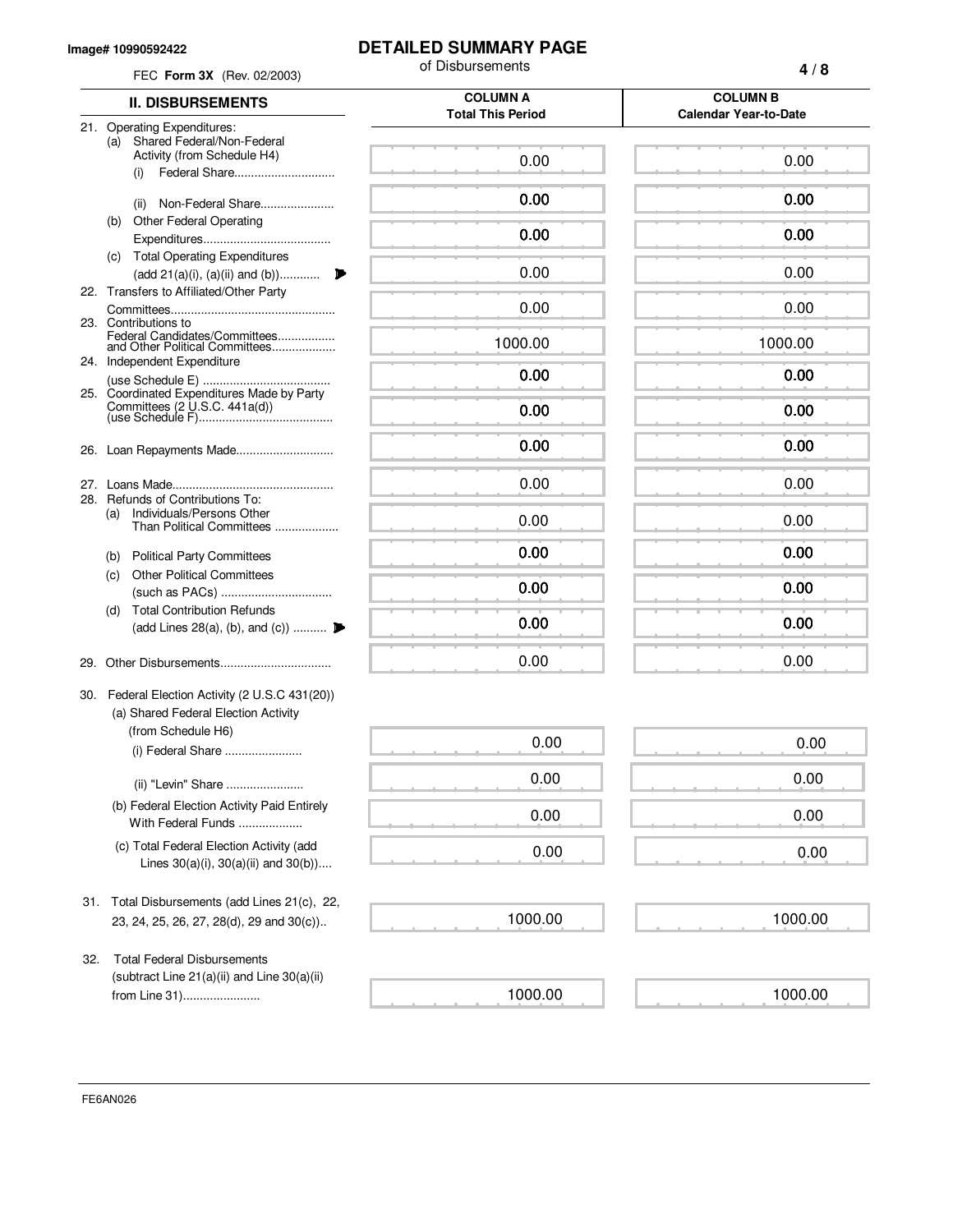## **DETAILED SUMMARY PAGE**

of Disbursements

|     | FEC Form 3X (Rev. 02/2003)                                                             | ol Dispursements                            | 5/8                                             |
|-----|----------------------------------------------------------------------------------------|---------------------------------------------|-------------------------------------------------|
|     | III. Net Contributions/Operating<br><b>Expenditures</b>                                | <b>COLUMN A</b><br><b>Total This Period</b> | <b>COLUMN B</b><br><b>Calendar Year-to-Date</b> |
| 33. | Total Contributions (other than loans)<br>from Line 11(d), page 3)                     | 15500.00                                    | 15500.00                                        |
| 34. | <b>Total Contribution Refunds</b>                                                      | 0.00                                        | 0.00                                            |
| 35. | Net Contributions (other than loans)<br>(subtract Line 34 from Line 33)                | 15500.00                                    | 15500.00                                        |
| 36. | <b>Total Federal Operating Expenditures</b><br>(add Line $21(a)(i)$ and Line $21(b)$ ) | 0.00                                        | 0.00                                            |
| 37. | Offsets to Operating Expenditures                                                      | 0.00                                        | 0.00                                            |
| 38. | Net Operating Expenditures<br>(subtract Line 37 from Line 36)                          | 0.00                                        | 0.00                                            |

FE6AN026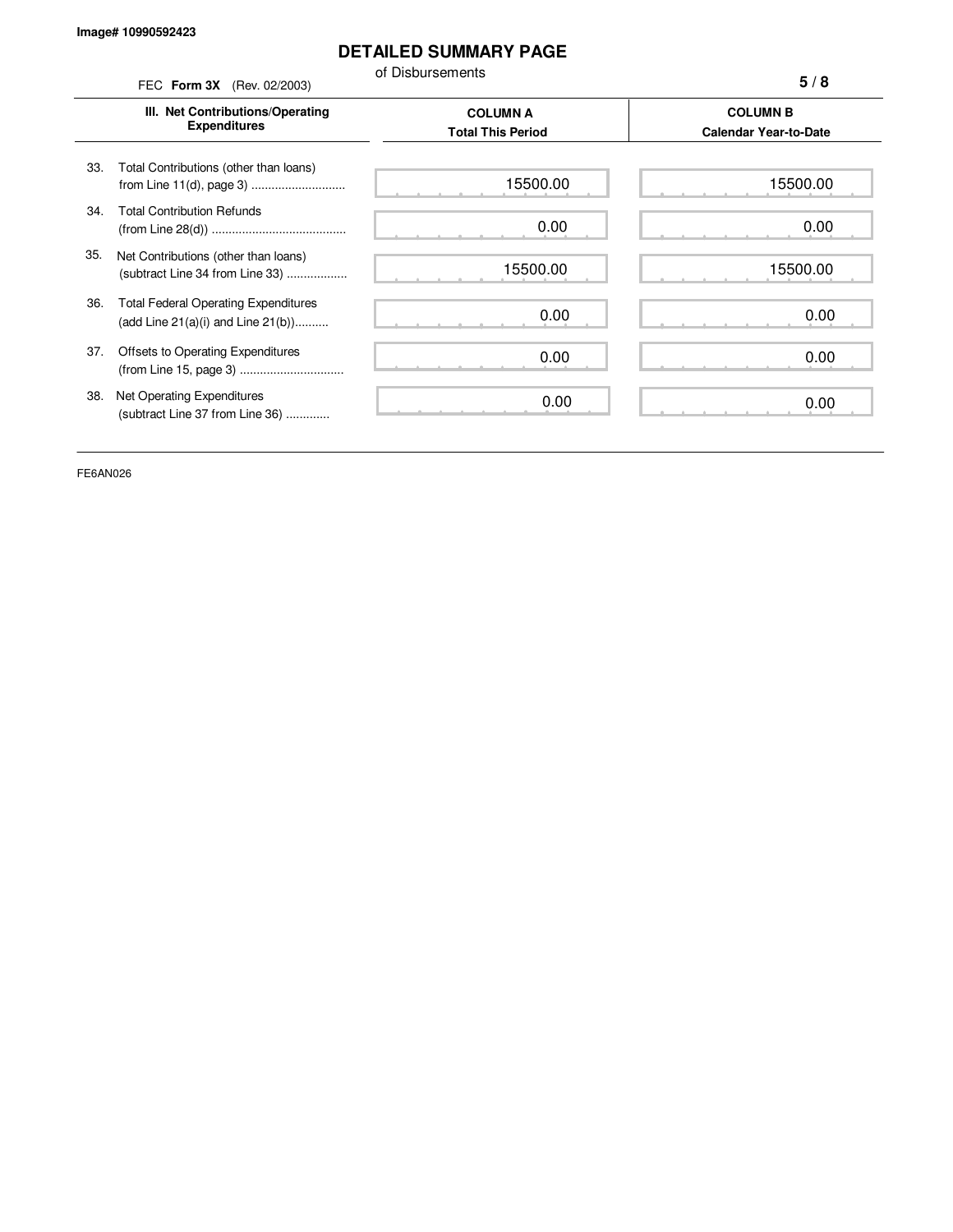|    | <b>SCHEDULE A (FEC Form 3X)</b><br><b>ITEMIZED RECEIPTS</b>                                                                                                                                                                                                                                                            | Use separate schedule(s)<br>for each category of the<br><b>Detailed Summary Page</b> | PAGE $6/8$<br>FOR LINE NUMBER:<br>(check only one)<br>X<br>11a<br>11 <sub>b</sub><br>11c<br>12<br>15<br>13<br>14<br>16<br>17 |
|----|------------------------------------------------------------------------------------------------------------------------------------------------------------------------------------------------------------------------------------------------------------------------------------------------------------------------|--------------------------------------------------------------------------------------|------------------------------------------------------------------------------------------------------------------------------|
|    | Any information copied from such Reports and Statements may not be sold or used by any person for the purpose of soliciting contributions<br>or for commercial purposes, other than using the name and address of any political committee to solicit contributions from such committee.<br>NAME OF COMMITTEE (In Full) |                                                                                      |                                                                                                                              |
|    |                                                                                                                                                                                                                                                                                                                        | PURDUE PHARMA INC. POLITICAL ACTION COMMITTEE (PURDUE PAC)                           |                                                                                                                              |
| А. | Full Name (Last, First, Middle Initial)<br>Peter Boer                                                                                                                                                                                                                                                                  |                                                                                      | Date of Receipt                                                                                                              |
|    | Mailing Address 47 Century Rd. S.                                                                                                                                                                                                                                                                                      |                                                                                      | $M$ $M$ /<br>D<br>$\overline{D}$ /<br>Y 'Y 'Y<br>2010<br>03<br>08                                                            |
|    | City                                                                                                                                                                                                                                                                                                                   | Zip Code<br>State                                                                    | Transaction ID: SA11AI.5028                                                                                                  |
|    | <b>Boynton Beach</b><br>FEC ID number of contributing<br>federal political committee.                                                                                                                                                                                                                                  | FL<br>33436<br>C                                                                     | Amount of Each Receipt this Period<br>500.00                                                                                 |
|    | Name of Employer<br>Purdue Pharma                                                                                                                                                                                                                                                                                      | Occupation<br>Director                                                               | Contribution                                                                                                                 |
|    | Receipt For:<br>Primary<br>General<br>Other (specify) $\blacktriangledown$                                                                                                                                                                                                                                             | Aggregate Year-to-Date ▼<br>500.00                                                   |                                                                                                                              |
| В. | Full Name (Last, First, Middle Initial)<br>Judy Lewent<br>Mailing Address<br>PO Box 139                                                                                                                                                                                                                                |                                                                                      | Date of Receipt<br>D<br>$\overline{D}$<br>$Y - Y - Y$<br>$M$ $M$                                                             |
|    | City                                                                                                                                                                                                                                                                                                                   | Zip Code<br>State                                                                    | 03<br>2010<br>08                                                                                                             |
|    | Bernardsville                                                                                                                                                                                                                                                                                                          | <b>NJ</b><br>07924                                                                   | Transaction ID: SA11AI.5026<br>Amount of Each Receipt this Period                                                            |
|    | FEC ID number of contributing<br>federal political committee.                                                                                                                                                                                                                                                          | C                                                                                    | 5000.00                                                                                                                      |
|    | Name of Employer<br>Purdue Pharma                                                                                                                                                                                                                                                                                      | Occupation<br>Director                                                               | Contribution                                                                                                                 |
|    | Receipt For:<br>Primary<br>General<br>Other (specify) $\blacktriangledown$                                                                                                                                                                                                                                             | Aggregate Year-to-Date<br>5000.00                                                    |                                                                                                                              |
| C. | Full Name (Last, First, Middle Initial)<br>Jacqueline Sackler                                                                                                                                                                                                                                                          |                                                                                      | Date of Receipt                                                                                                              |
|    | Mailing Address 15 E. 62nd Street                                                                                                                                                                                                                                                                                      |                                                                                      | $Y$ $Y$ $Y$<br>$\overline{D}$<br>Y<br>$M$ $M$<br>D<br>03<br>2010<br>08                                                       |
|    | City<br>New York                                                                                                                                                                                                                                                                                                       | Zip Code<br>State<br><b>NY</b><br>10021                                              | Transaction ID: SA11Al.5025<br>Amount of Each Receipt this Period                                                            |
|    | FEC ID number of contributing<br>federal political committee.                                                                                                                                                                                                                                                          | C                                                                                    | 5000.00                                                                                                                      |
|    | Name of Employer<br>Self                                                                                                                                                                                                                                                                                               | Occupation<br>Publisher                                                              | Contribution                                                                                                                 |
|    | Receipt For:<br>Primary<br>General<br>Other (specify) $\blacktriangledown$                                                                                                                                                                                                                                             | Aggregate Year-to-Date<br>5000.00                                                    |                                                                                                                              |
|    |                                                                                                                                                                                                                                                                                                                        |                                                                                      | 10500.00                                                                                                                     |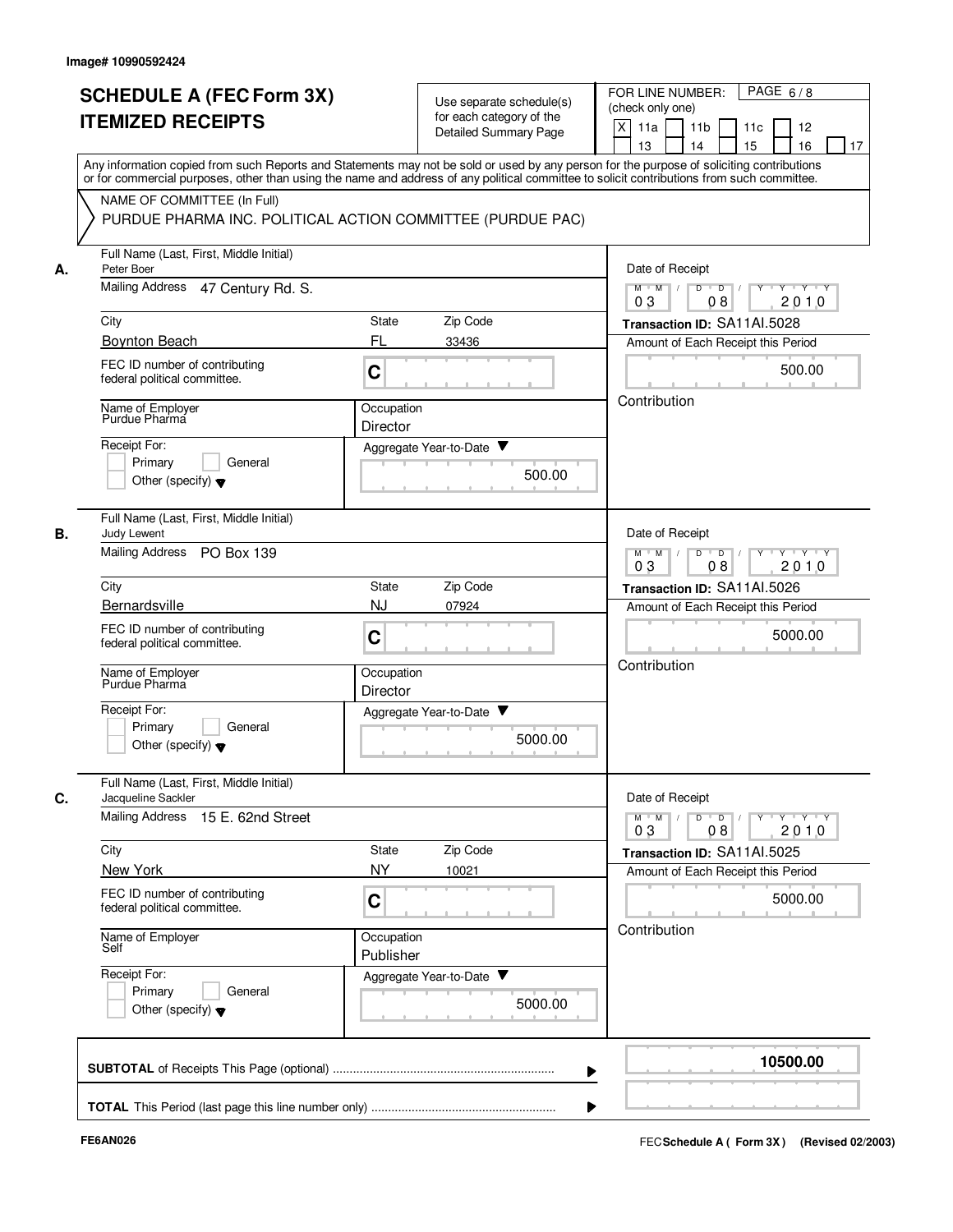**A.**

| <b>SCHEDULE A (FEC Form 3X)</b> |  |
|---------------------------------|--|
| <b>ITEMIZED RECEIPTS</b>        |  |

Use separate schedule(s) (check only one)<br>for each category of the content of the Detailed Summary Page

FOR LINE NUMBER: PAGE 7/8

X|11a | |11b | |11c | |12

|                                                                                                                                                                                                                                                                                         |                        |                        |         | 13                          | 14                                 | 15 | 16                | 17 |
|-----------------------------------------------------------------------------------------------------------------------------------------------------------------------------------------------------------------------------------------------------------------------------------------|------------------------|------------------------|---------|-----------------------------|------------------------------------|----|-------------------|----|
| Any information copied from such Reports and Statements may not be sold or used by any person for the purpose of soliciting contributions<br>or for commercial purposes, other than using the name and address of any political committee to solicit contributions from such committee. |                        |                        |         |                             |                                    |    |                   |    |
| NAME OF COMMITTEE (In Full)<br>PURDUE PHARMA INC. POLITICAL ACTION COMMITTEE (PURDUE PAC)                                                                                                                                                                                               |                        |                        |         |                             |                                    |    |                   |    |
| Full Name (Last, First, Middle Initial)<br>Mortimer D. A. Sackler                                                                                                                                                                                                                       |                        |                        |         | Date of Receipt             |                                    |    |                   |    |
| Mailing Address 15 E. 62nd Street                                                                                                                                                                                                                                                       |                        |                        |         | $M$ $M$<br>03               | $D \cup D$<br>08                   |    | Y Y Y Y Y<br>2010 |    |
| City                                                                                                                                                                                                                                                                                    | State                  | Zip Code               |         | Transaction ID: SA11AI.5024 |                                    |    |                   |    |
| New York                                                                                                                                                                                                                                                                                | NY                     | 10021                  |         |                             | Amount of Each Receipt this Period |    |                   |    |
| FEC ID number of contributing<br>federal political committee.                                                                                                                                                                                                                           | C                      |                        |         |                             |                                    |    | 5000.00           |    |
| Name of Employer<br>Purdue Pharma L. P.                                                                                                                                                                                                                                                 | Occupation<br>Director |                        |         | Contribution                |                                    |    |                   |    |
| Receipt For:<br>Primary<br>General<br>Other (specify) $\blacktriangledown$                                                                                                                                                                                                              |                        | Aggregate Year-to-Date | 5000.00 |                             |                                    |    |                   |    |

|  | 5000.00  |
|--|----------|
|  | 15500.00 |